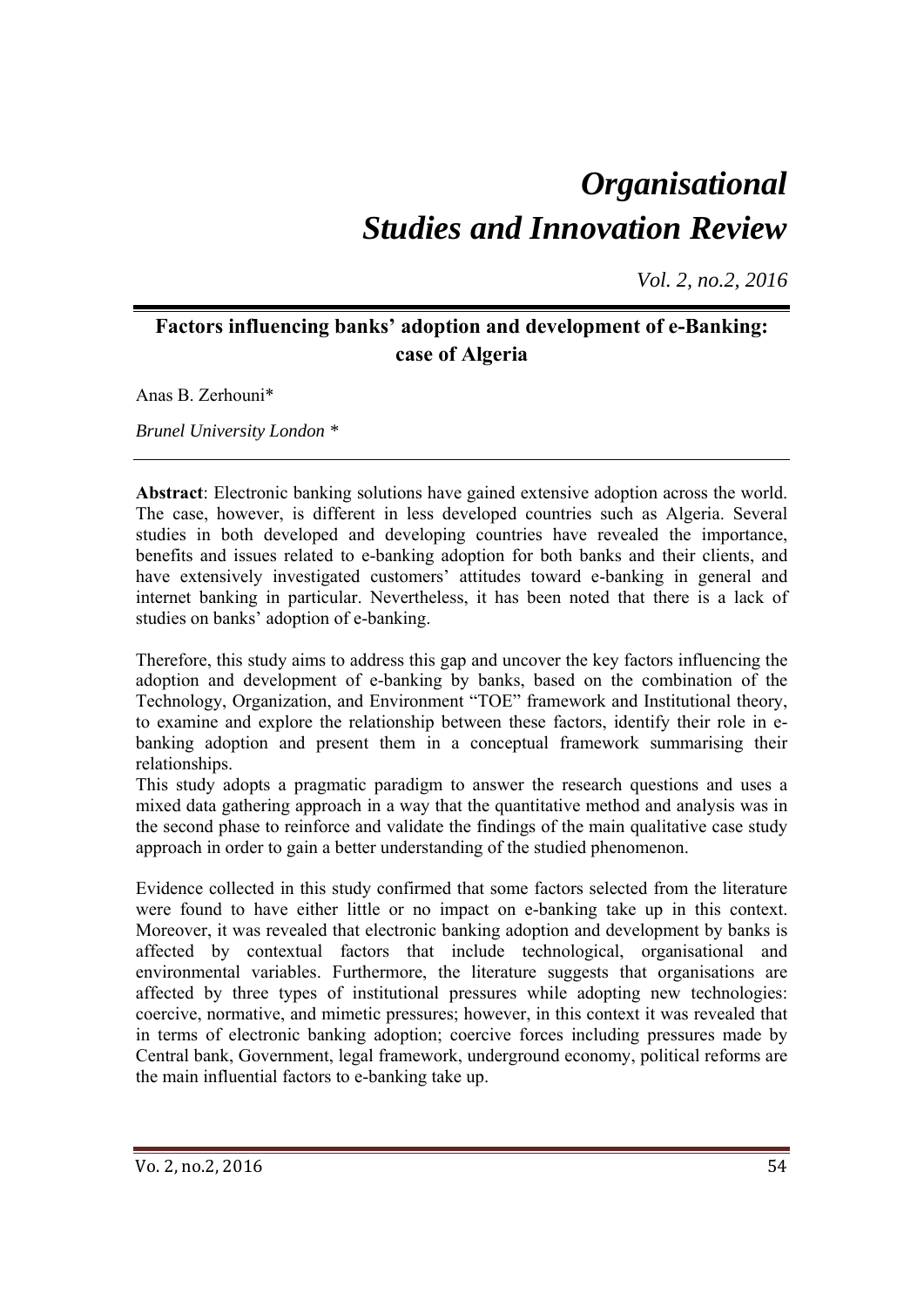**Keywords:** Electronic banking (e-banking), TOE framework, Institutional theory, Coercive Pressures, Normative Pressures, Mimetic Pressures, Mixed Method, Pragmatism.

# **Introduction**

Banks and financial institutions play a crucial role in every economy (Hasan and Marton, 2003) and nowadays diversification of financial services has become crucial. The proliferation of the Internet has made innovations in terms of services; vital for its survival (Rust and Kannan, 2002) and introducing electronic products in the list of services has become inevitable, for all the benefits it offers to the banks, in addition to enabling them to compete more efficiently beyond space and time restrictions (Bultum, 2014). Algerian banks could not remain the exception in utilizing the assets of electronic banking "e-Banking", this is why some banks have tried to diversify their services by implementing and offering electronic solutions to their clients. E-Banking services include any banking service or feature that is computer-based and accessible using electronic devices. This technology has transformed traditional banking businesses into an e-business through electronic channels, such as: WAP based mobile networks, ATMs, SMSs and Fax messaging (Milutinovic and Patricelli, 2002).

Despite all the benefits that can be offered to both clients and banks, e-Banking services are still in their mushrooming phase in Algeria. The automated banking (usage of payment cards) remains the most popular and used mean for conducting transactions whereas internet banking is limited to balance viewing and money transfer from current to saving accounts. Moreover, according to (KPMG Algeria, 2014) report the electronic banking network in Algeria is composed of: 3000 Electronic Payment Terminals (EPT), 1300 Automated Teller Machines (ATM) nationwide, which records an average daily activity of 6000 transaction on normal days and 10,000 transactions on average on public holidays.

The electronic banking in Algeria depends mainly on three organisations: Association des Banques et Etablissements Financirs "ABEF", Societé des Transactions Bancaires et Monetiques "SATIM", and finally the Group d'Interet Economique "GIE". The role of these companies has been recently redefined in order to modernise the national electronic banking platform. GIE's creation, for instance, has aimed to establish a legal framework and develop the electronic banking sector and services in Algeria with the objectives of generalizing the use of modern means of payment, including payment by cards and through the Internet. As a regulator of e-Banking in Algeria, it defines the technical features and must certify, approve and choose all hardware and software that would be applied for e-banking purposes in Algeria.

The current Finance Minister and former head of "ABEF" argued that the sluggish development of e-Banking in Algeria is due to the lack of collaboration between banks in this matter, inefficient marketing strategies to commercialise it, in addition to the absence of a legal framework to regulate the whole e-business activity within the country (Rondeleux, 2014). However, there was no research conducted to verify the accuracy of these assumptions.

Furthermore, despite the importance of e-Banking adoption by banks, limited studies are available to explain empirically why active banks within a developing country have not adopted or developed e-Banking services. Considering the fact that most of the studies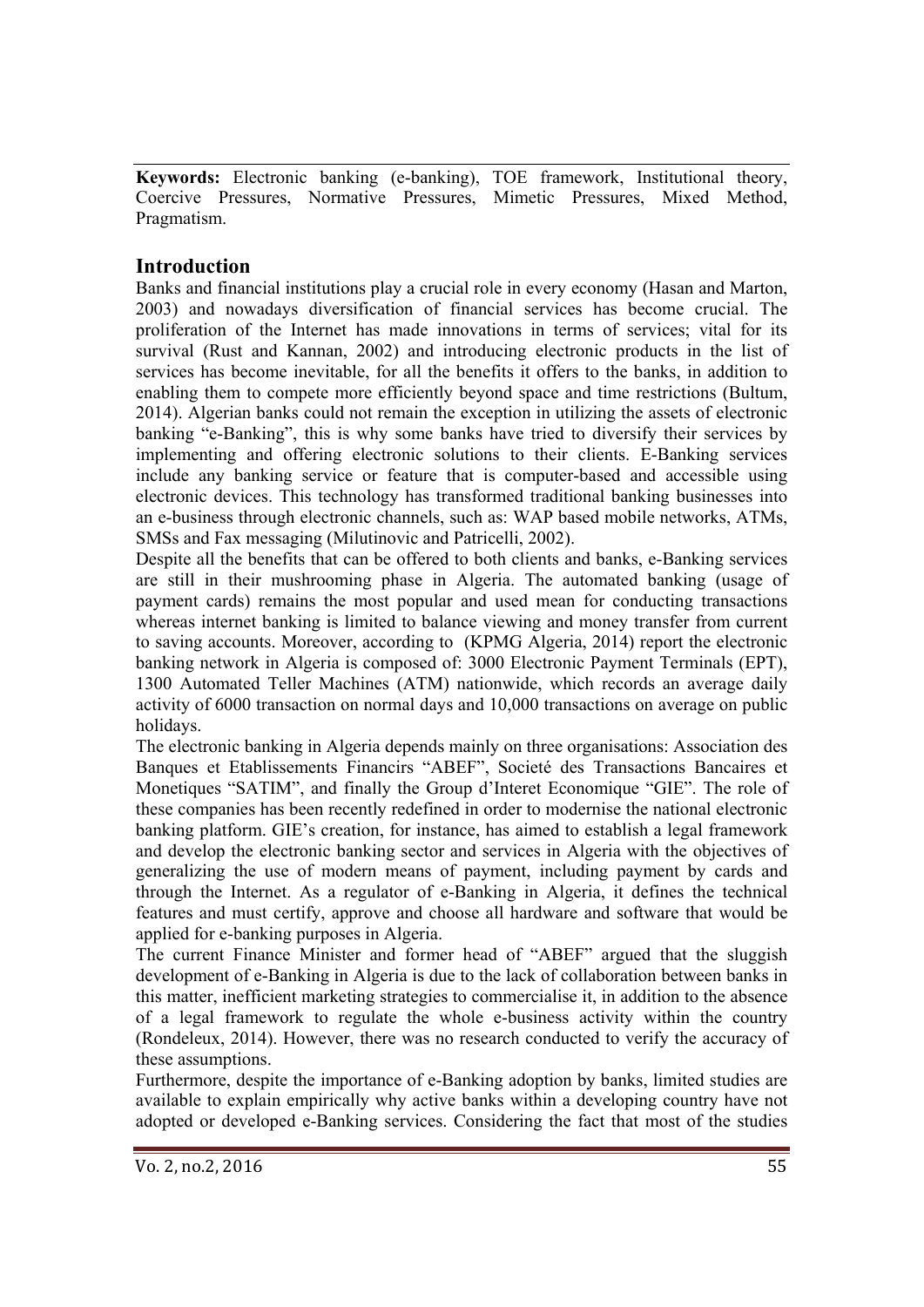undertaken in this environmental context and with respect to this topic, were either assessing customers' barriers to adopt this new service (Rotchanakitumnuai and Speece, 2003; Pikkarainen et al., 2004; Gerrard et al., 2006); investigating the characteristics of e-Banking adopters(Azouzi, 2009; Sergeant, 2000), assessing the benefits of e-Banking on both banks and clients (Kiang et al., 2000; Howcroft and Beckett, 1996), or exploring the challenges of e-Banking implementation including security risks, customers faith and legal security (Yang, 1997; Titrade et al., 2008; Kumar et al., 2012) etc. However, the organisational adoption of e-banking was less studied as claimed by (Wenninger, 2000) and later confirmed by (Hanafizadeh et al., 2014) and Bultum (2014), who suggested to conduct this type of study in less developed regions and include new sets of variables such as political or socio-cultural, as they have an impact on e-Banking adoption.

In order to encourage e-Banking investment and adoption in developing countries its is of crucial importance to develop a better understanding of the barriers and drivers to its adoption (Bultum, 2014). Therefore, this study aims to develop an in-depth and holistic understanding of the conditions and factors that affect developing countries to fully adopt this new technology.

The remaining parts of this paper are organised as follows. The following section presents a brief review of the literature. The third section describes the aims and objectives. The fourth explains research methods used to conduct this study while the fifth presents the findings of this research. Finally the last section includes the conclusion and provides a set of recommendations.

## **Literature Review**

This study applies the Technology, Organisation and Environment "TOE" framework, which was developed by (Tornatzky and Fleischer, 1990) to assess organisation adoption of new technology and is combined with (DiMaggio and Powell, 1983) Institutional theory, as recommended by (Abrahamson, 1991) who suggested building technology adoption research on multiple perspectives, since the combination of more than two theories helps in developing knowledge of technology adoption (Wolfe, 1994).

The TOE framework has showed solid theoretical basis, consistent empirical support and the possibility of application in various domains of information systems (Baker, 2012). This theory was also described as a rationalistic goal oriented theory (Al Nahian et al., 2009), hence, being a generic theory, TOE can be applied for examining any technology adoption (Zhu et al., 2003) including electronic banking (Liao et al., 1999). The TOE framework was therefore chosen as the main theory in this study, given that three major constructs are included and examined by TOE and theorized to affect technological innovation.

#### *A. Technological construct:*

This construct comprises all of the technologies that are important to an organisation. It includes existing technologies (available and already in use) and those that are available in the marketplace and not yet acquired and used by the firm.

Thus, firms have to carefully consider the types of changes that will occur by adopting a new technology, as innovations can have a dramatic impact on their growth (Tushman and Anderson, 1986). Therefore, the author assesses the technology readiness to implementing e-Banking systems and investigates how banks perceive risks and benefits of e-Banking.

*B. Organisational construct:*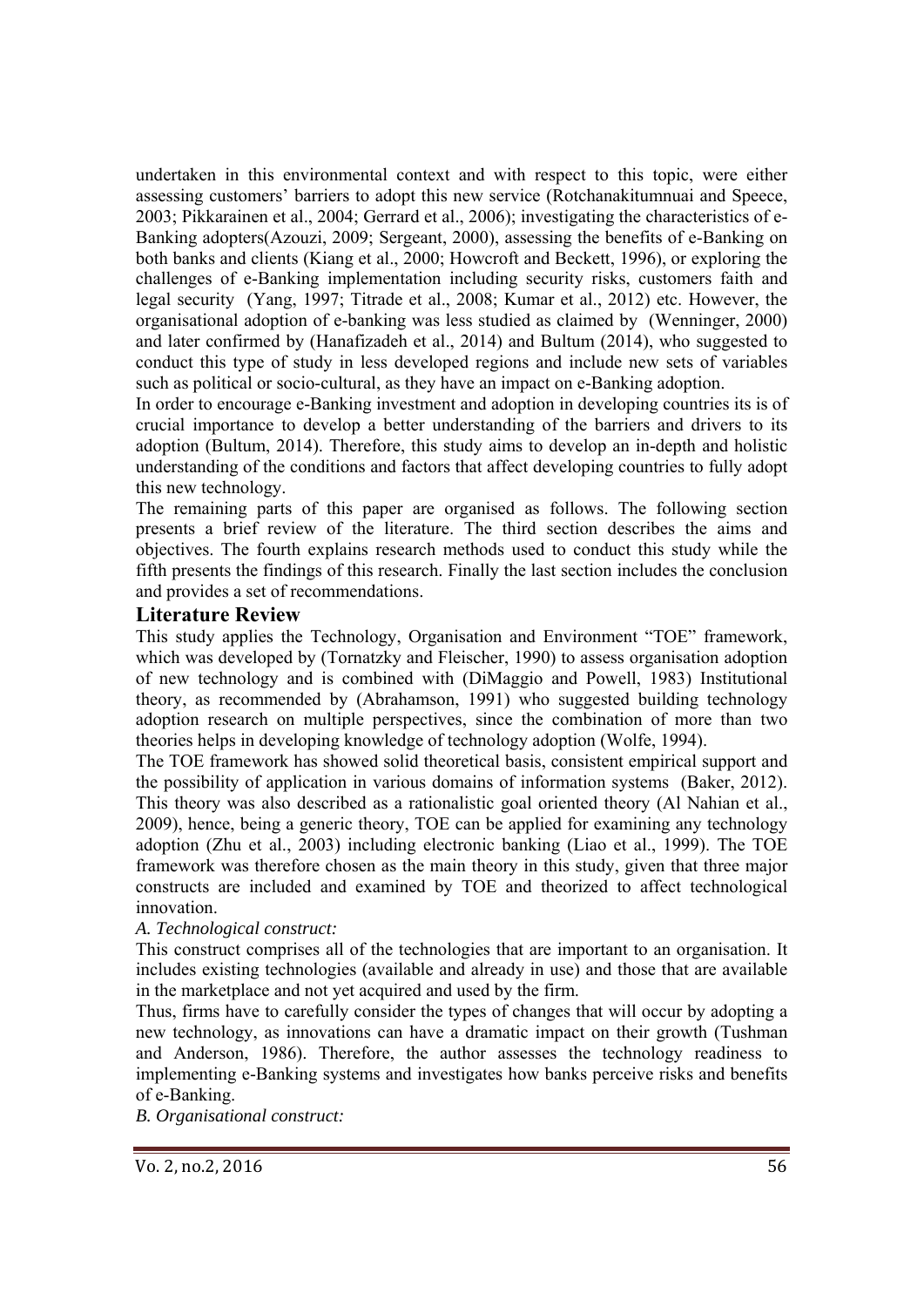This construct refers to the characteristics and resources of the organisation including, its slack (available) resources, internal communication process within the managerial structure, size, and the linking structure between employees. This context can affect in different manners the innovation adoption and implementation process by affecting mechanisms that link internal groups within an organisation (Galbraith, 1973; Tushman and Nadler, 1986).

Consequently, the author measures the interactions between the organisational context and the implementation and development of e-Banking services.

*C. Environmental construct:* 

This construct includes all the elements surrounding the organisation such as: the structure of the industry, the presence or absence of technology providers as well as the regulatory environment.

The structure of the industry has been studied and has showed that intense competition stimulates the adoption of new technologies (Mansfield, 1968; Mansfield et al., 1977); and that a dominant company can influence others to innovate (kamath and Liker, 1994). Also, the availability of skilled labour, technology providers and consultants also foster innovation (Rees et al., 1984). Furthermore, government regulations can either encourage or discourage the adoption of new technologies (Bultum, 2014).

Therefore, as every organisation is affected by its top managements decisions, which are influenced by the surrounding environment, the author has given high importance to the environmental elements surrounding banks, as it includes the main external pressures that affect the banks development in order to assess its impact on the implementation and development of e-Banking.

Furthermore, the institutional theory has proven that institutional environments are crucial in shaping organisational structures, as it suggests that organisations decisions are driven by rational goals of efficiency, social and cultural factors and concerns of legitimacy (Scott, 2001). The institutional theory was therefore applied in this study as an-open system theory that focuses on the environment and its impact on organisations (Björck, 2004). This environment includes social and cultural forces surrounding organisations, such as suppliers, partners, customers, competitors, and the government, which plays an important role in the process of adoption and use.

This study uses institutional theory to determine which elements of the environment affects the implementation and development of e-Banking, as previously examined in numerous researches (Purvis et al., 2001; Chatterjee et al., 2002; Teo et al., 2003) cited by (Gibbs and Kraemer, 2004; Soares-Aguiar and Palma-Dos-Reis, 2008; Oliveira and Martins, 2010). It also supports the argument that applying Institutional theory might facilitate understanding complex managerial issues related to information systems (Currie, 2009).

Institutional theory aims to highlight the significance of the institutional environment, in affecting organisational structures and actions (Scott, 2001; Scott and Christensen, 1995) cited by (Gibbs and Kraemer, 2004). It also explains how coercive, normative and mimetic pressures affect banks adoption of electronic banking, which is defined by DiMaggio and Powell (1983) as follow: Coercive pressures, are exerted by formal and informal forces from dominant actors such as suppliers, customers and parent corporations (DiMaggio and Powell, 1983). Normative pressures come from frequent contact with other adopters in dyadic relationship (DiMaggio and Powell, 1983). In fact,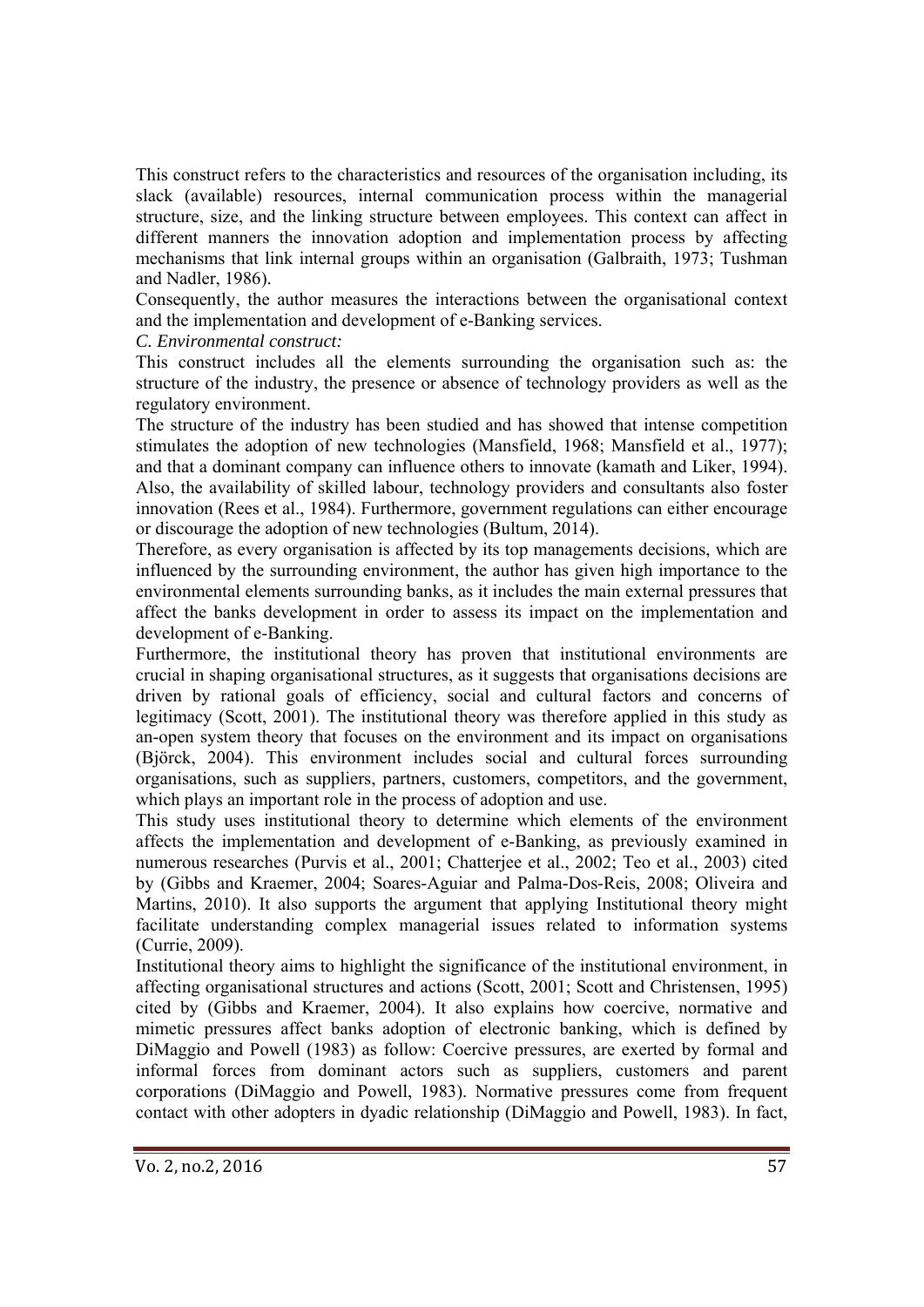(Shi et al., 2008) found that normative pressure is crucial when it comes to Internet banking adoption.

Mimetic pressures are the results of the pressure leading firms' cause to drive other firms to imitate them (DiMaggio and Powell, 1983) in order to strengthen their image(Teo, et al., 2003). The combination of these two theories was formerly employed by (Gibbs and Kraemer, 2004; Li, 2008; Soares-Aguiar and Palma-Dos-Reis, 2008) in order to examine how the technological, organisational, and environmental contexts' surrounding an organisation influences its adoption of a new technology. Therefore, this study aims to answer the following questions:

- What are the contextual (technological, organisational, environmental) factors affecting banks attitude towards e-Banking adoption and development?
- What are the institutional forces influencing banks adoption and development of e-Banking?
- How are these variable linked to each other and affecting the implementation and development of e-Banking?

As mentioned above, this study attempts to identify the key factors influencing the development of e-Banking adoption with respect to Algeria, by combining and analysing different components that potentially affect the banking sector and consequently the development of e-Banking as an integral part of banking products.

The figure bellow illustrates how this might occur:

*Figure (1): Proposed conceptual framework* 

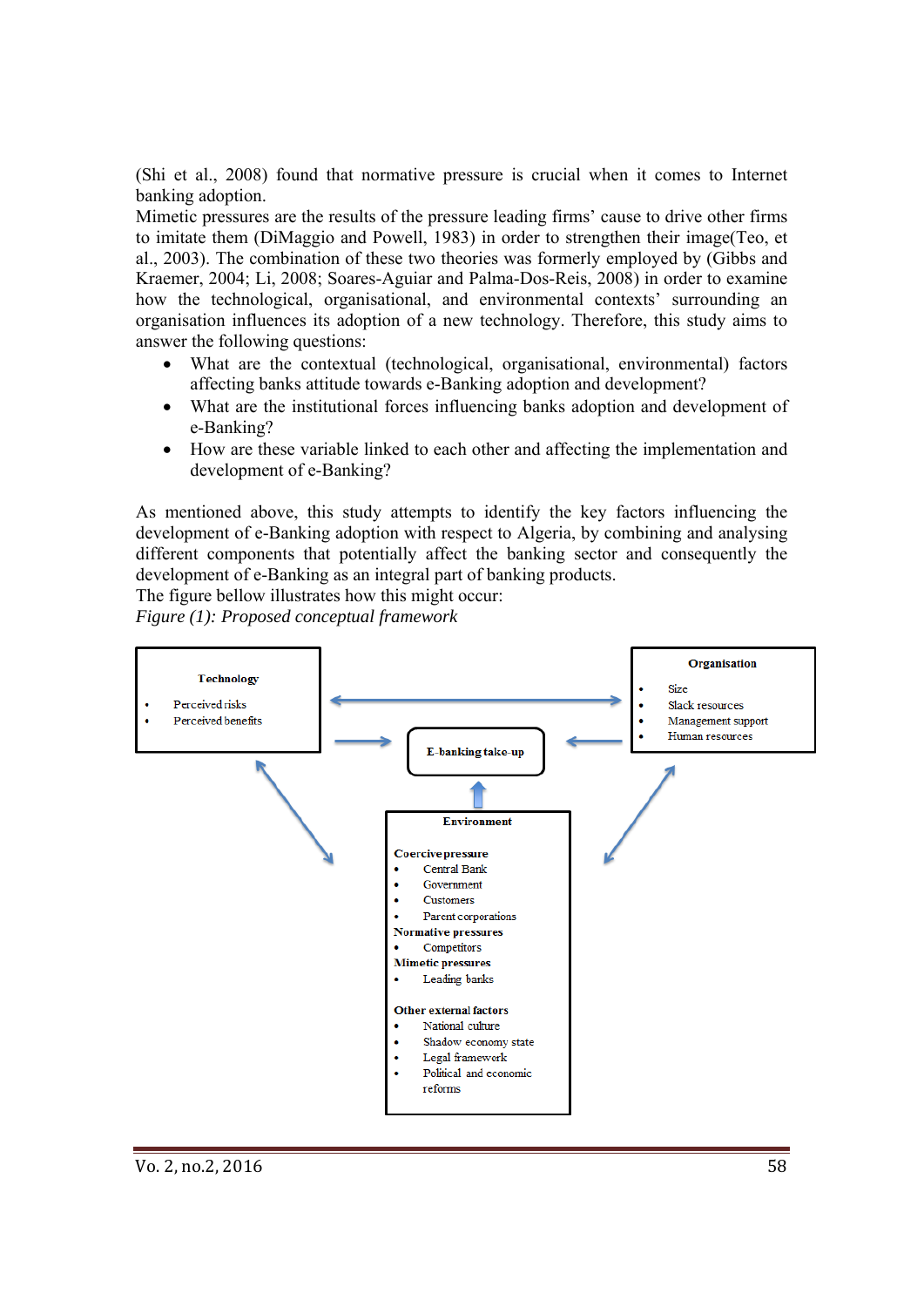# **Methodology**

In order to reach the objective of the study and answer the research questions; the researcher adopts a pragmatic paradigm using both qualitative and quantitative (mixed) research methods. The rationale for using mixed methods is to collect data that cannot be obtained by using a single method and to undertake triangulation. The tools used for data collection consist of interviews, questionnaires and documentations.

This study was conducted in two phases. For the first phase, a multiple case study strategy was adopted and data were collected from four banks (French, Arab, state-owned and an Anglo-Saxon bank) and two regulatory organisations including, Bank of Algeria (Central Bank) and Groupe d'Inté rêt Economique de Moné tique 'GIE' (GIE, is the company in charge of implementing technical standards and regulations, compliance certifications and public promotional campaigns with respect to e-Banking in Algeria). In total ten interviews were conducted including one with an e-Banking department manager and a senior relationship manager of the purposely chosen banks established in Algiers, another one with the payments' systems director at Bank of Algeria, in addition to one with the General Manager of 'GIE'.

For the second phase, a total of 110 questionnaires were distributed to employees of the four banks to empirically test the proposed research model resulting from the qualitative analysis. 104 questionnaires were accepted and used for the data analysis, for which descriptive and statistical analysis was undertaken. Furthermore, the data collected from the interviews and questionnaires were supported by industry reports in specialised and scientific journals.

#### **Results and Discussion**

As formerly stated, the factors selected for the technology construct are: perceived risks and perceived benefits. However, to assess the organisational factors, managerial support, size of the bank, human resources and slack resources were selected. Environmental factors that were selected from the literature and contextual analysis were divided and included in three types of categories that represent institutional pressures. In the coercive pressures, we have: the central bank, the government, the customers, parent corporations, legal frameworks, cash culture and the black market size. As for the normative pressures, competitors were chosen as the main factors. Finally, leading banks were selected for mimetic pressures.

Some of those factors were rejected whereas others emerged from the data analysis of the first phase. Risks and benefits perception cost of investment and environment readiness for e-Banking solutions, were revealed to be the most influential factors affecting the technological construct in e-Banking adoption. In other words, the greater readiness and benefits, with less risks and costs will affect banks positively to adopt and development electronic banking services.

The organisational factors were also revised after the cross case analysis. It appears that the size of the bank does not have any effect on its willingness to adopt and develop e-Banking services. It was also revealed that banks are more likely to invest in e-Banking services when they have the resources to cover the investment costs and training required for their staff to run this new technology. Moreover, it was agreed by all the participants that supportive management is the main influential factor to e-Banking take off, which is consistent with the literature. Furthermore, it was discovered that banks belonging to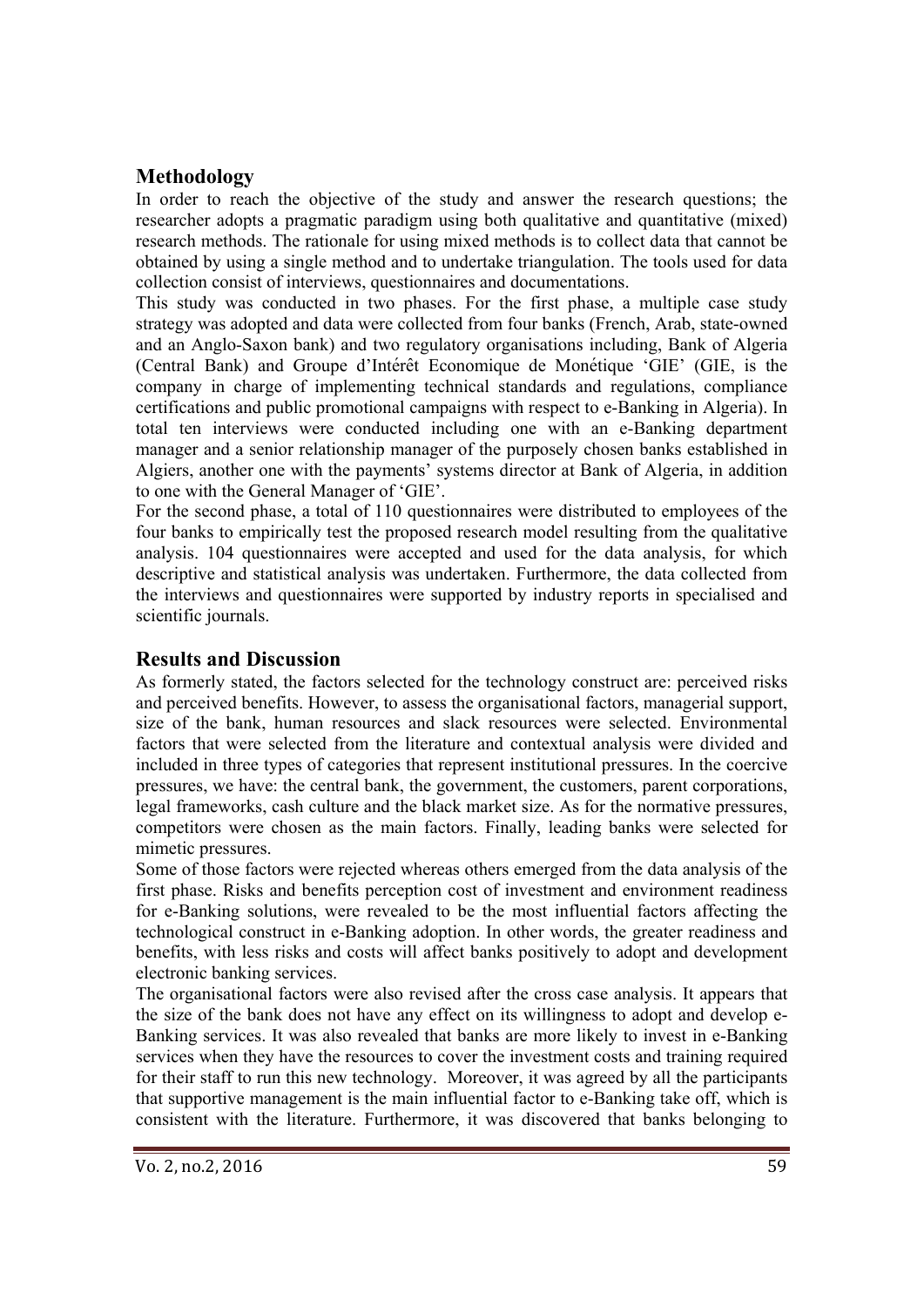worldwide groups were more likely to invest in this technology to support their customers in this studied country and facilitate their means of business.

As for the environment construct on which this research focused, the set of factors were combined with the 3 types of pressures emerging from the Institutional theory, namely: coercive, normative and mimetic pressures. It was revealed that e-Banking take off in this context is mostly affected by coercive factors made by the government, the central bank, the legal framework, the cash culture, political and economic reforms, the parent corporations and the size of the black market. It was agreed by the participants that Central bank and the Government, which constitute the main authorities in this sector, play a negative role in influencing banks to adopt or develop electronic services. Despite all their efforts to encourage banks to acquire and offer this technology, it was claimed that the reforms are not introduced to modernise the sector or made in favour to electronic banking. This explains the absence of a clear legal framework regulating the electronic banking sector, which negatively affects banks and blocks them from investing in this technology.

Moreover, it was confirmed that the cash culture of Algerians is also affecting e-Banking acceptance and usage, since according to the participants Algerians prefer using cash in their daily transactions and also hoarding their money at home to prevent themselves from any problem with their banks, which is consistent with what various economists claimed with respect to non-success of e-Banking in Algeria. This cash culture is also affected by the large size of the underground economy in Algeria, which makes people reluctant to use electronic means of payment to avoid transparency. Moreover, parent corporations affect their subsidiaries in investing in e-Banking services, as it was asserted by the interviewees.

On the other hand, as it was mentioned in section 4, 104 questionnaires were considered for the analysis in phase 2. From which most of the generated factors of phase 1 were validated by the survey participants. The results of this phase indicate that the banking sector's adoption and development of electronic banking has been affected by contextual factors that include technological, organisational and environmental factors. It was also found that institutional pressures, which are mainly coercive in this case, affect e-Banking adoption and development. The literature suggests that the adoption of any technology by an organisation is affected by three types of institutional pressures: coercive, normative, and mimetic pressures; however, in this study it was revealed that coercive forces (including pressures made by the central bank, the government, the legal framework, the underground economy and political reforms) are the main factors influencing e-Banking take up.

# **Conclusion**

This study aims to investigate the main drivers and barriers to the adoption of e-Banking by Algerian banks. To achieve the proposed objectives, TOE framework was combined with institutional theory and both qualitative and quantitative research methods (mixed) were employed to gather a holistic understanding of the phenomenon.

In general, the findings of this research offer some insights into the e-Banking situation and its growth level in Algeria as an example of a developing country. Moreover, discovering the factors affecting e-Banking adoption by banks may help identify the most appropriate solutions to promote its development in Algeria and may also be helpful and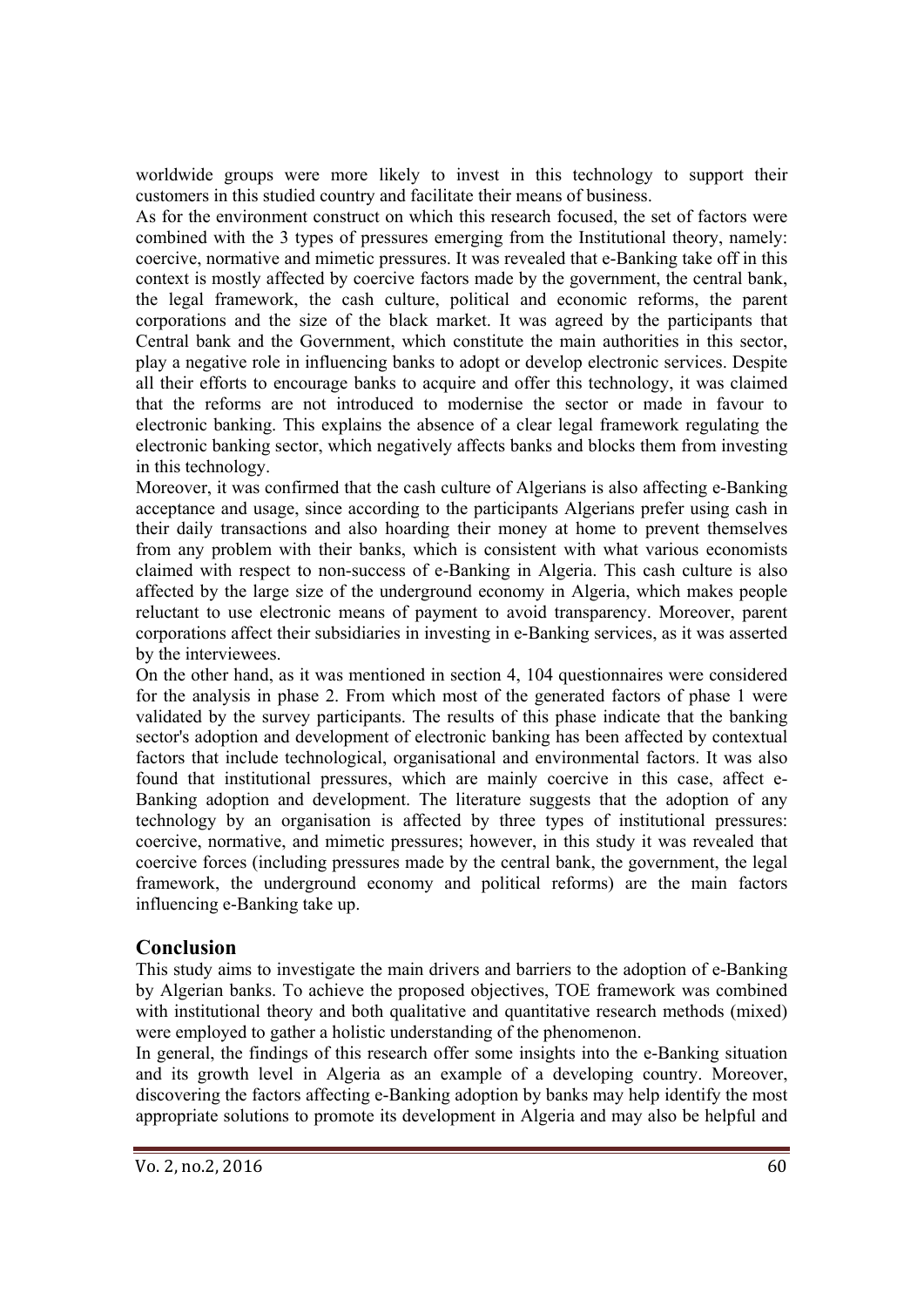valuable to the Algerian economy. Furthermore, it may improve the awareness and understanding of its benefits and risks.

This study also suggests a number of measures and actions that can be taken by the GIE and the government to address the identified challenges. These measures include: establishing a clear and complete legal framework on the use of this technology and supporting the banking industry by providing them the tools to invest in new technologies in order to modernise the banking sector. Finally, encourage the banks to focus more on technological innovation rather than traditional banking services.

## **References**

 Abrahamson, E., (1991). Managerial fads and fashions: The diffusion and rejection of innovations. Academy of Management Review, 16(3), pp. 586-612.

Al Nahian, R., Akter, S. and Islam, N., (2009). The Adoption of E-banking in Developing Countries: A Theoretical Model for SMEs. International Review of Business Research Papers, 5(6), pp. 212-230.

Azouzi, D., (2009). The adoption of electronic banking in Tunisia: An exploratory study. Journal of Internet Banking and Commerce, 14(3), pp. 1-11.

Baker, J., (2012). The Technology–Organization–Environment Framework. In: Y. Dived, M. Wade and S. Schneberger, eds, Information Systems Theory. New York: Springer, pp. 231-245.

Björck, F., (2004). Institutional theory: A new perspective for research into IS/IT security in organisations, Proceeding of the 37th Hawaii International Conference on System Science 2004, pp. 1-10.

Bultum, A, G., (2014). Factors affecting adoption of electronic banking system in Ethiopian banking industry, Journal of Management Information System and Ecommerce, 1(1), 1-18

Chatterjee, D., Grewal, R. and Sambamurthy, V., (2002). Shaping up for e-commerce: Institutional enablers of the organizational assimilation of web technologies. MIS Quarterly, 26(2), pp. 65-89.

Currie, W., (2009). Contextualising the IT artefact: towards a wider research agenda for IS using institutional theory. Information technology & people, 22(1), pp. 63-77.

Dimaggio, P.J. and Powell, W.W., (1983). The iron cage revisited - institutional isomorphism and collective rationality in organizational fields. American Sociological Review, 48(2), pp. 147-160.

Galbraith, J., (1973). Designing complex organizations. Addison-Wesley Publishing Company.

Gerrard, P., Cunningham, J.B. and Devlin, J.F., (2006). Why consumers are not using internet banking: a qualitative study. Journal of Services Marketing, 20(3), pp. 160-168.

Gibbs, J.L. and Kraemer, K.L., (2004). A cross country investigation of the determinants of scope of e-commerce use: An institutional approach. Electronic Markets, 14(2), pp. 124-137.

Hanafizadeh, P., Keating, B.W. and Khedmatgozar, H.R., (2014). A systematic review of Internet banking adoption. Telematics and Informatics, 31(3), pp. 492-510.

Hasan, I. and Marton, K., (2003). Development and efficiency of the banking sector in a transitional economy: Hungarian experience. Journal of Banking & Finance, 27(12), pp. 2249-2271.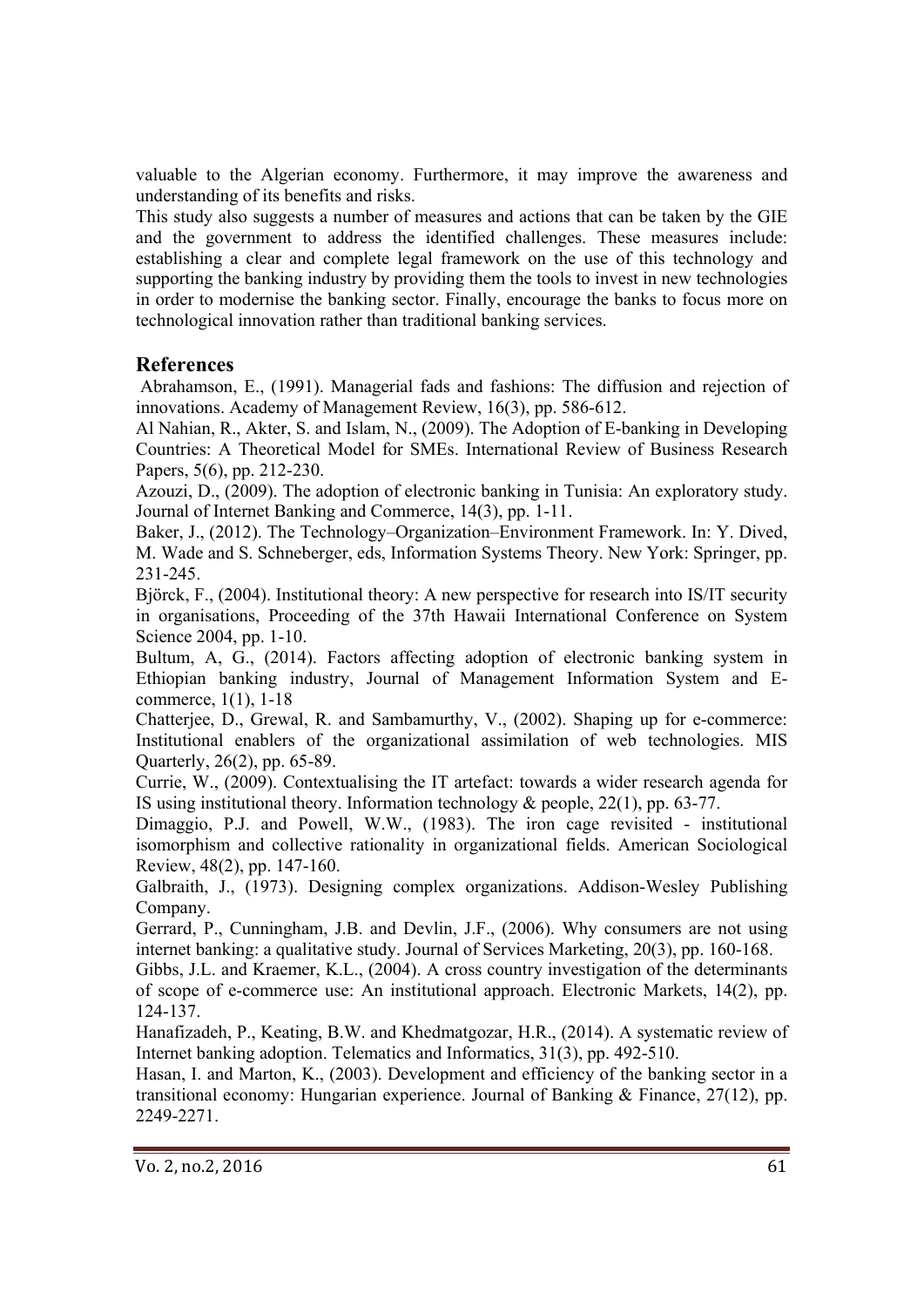Howcroft, B. and Beckett, A., (1996). Branch networks and the retailing of high credence products. International Journal of Bank Marketing, 14(4), pp. 3-11.

Kamath, R. and Liker, J., (1994). A Second Look at Japanese Product Development. HarvardBusiness Review., , pp. 154-170.

Kiang, M.Y., Raghu, T.S. and Shang, K.H., (2000). Marketing on the Internet; Who Can Benefit From an Online Marketing Approach? Decision Support Systems, 27(4), pp. 383- 393.

KPMG Algeria, (2014). Guide des banques et des etablissement financier en Algerie. Algeria: KPMG.

Kumar, M., Sareen, M. and Barquissau, E., (2012). Relationship between types of trust and level of adoption of Internet banking. Problems and Perspectives in Management, 10(1), pp. 82-92.

Li, Y.H., (2008). An empirical investigation on the determinants of e-procurement adoption in chinese manufacturing enterprises, International Conference on Management Science & Engineering (15th) 2008, pp. 32-37.

Liao, S., Shao, Y.P., Wang, H. and Chen, A., (1999). The adoption of virtual banking: an emprical study. International Journal of Information Management, 19, pp. 63-74.

Mansfield, E., John, R., Anthony, R., Edmond, V., Samuel, W. and Frank, H., (1977). The Production and Application of New Industrial Technology. New York: Norton & Company Inc.

Mansfield, E., (1968). Industrial Research and Technological Innovation: An Econometric Analysis. New York: Norton.

Milutinovic, V. and Patricelli, F., (2002). E-Business and E-Challenges. 4 edn. Emerging Communication: Studies on New Technologies and Practices in Communication.

Oliveira, T. and Martins, M.F., (2010). Understanding e-business adoption across industries in European countries. Industrial Management & Data Systems, 110(9), pp. 1337-1354.

Pikkarainen, T., Pikkarainen, K., Karjaluoto, H. and Pahnila, S., (2004). Consumer acceptance of online banking: an extension of the technology acceptance model. Internet Research, 14(3), pp. 224-235.

Purvis, R.L., Sambamurthy, V. and Zmud, R.W., (2001). The assimilation of knowledge platforms in organizations: An empirical investigation. Organization Science, 12(2), pp. 117-135.

Rees, J., Briggs, R. and Oakey, R., (1984). The Adoption of New Technology in the American Machinery Industry. Regional Studies, 18(6), pp. 489-504.

Rotchanakitumnuai, S. and Speece, M., (2003). Barriers to Internet banking adoption: a qualitative study among corporate customers in Thailand. International Journal of Bank Marketing, 21(6), pp. 312-323.

Rust, R. and Kannan, P., (2002). E-Service: New Directions in Theory and Practice. New York: ME Sharpe Publishing.

Scott, W.R., (2001). Institutions and organizations. 2 edn. Thousand Oaks, CA: Sage Publications.

Scott, W.R. and Christensen, S., (1995). The institutional construction of organizations: International and longitudinal studies. Thousand Oaks, CA: Sage Publications.

Sergeant, C., (2000). E Banking: Risks And Responses, London.: Financial Services Authority.